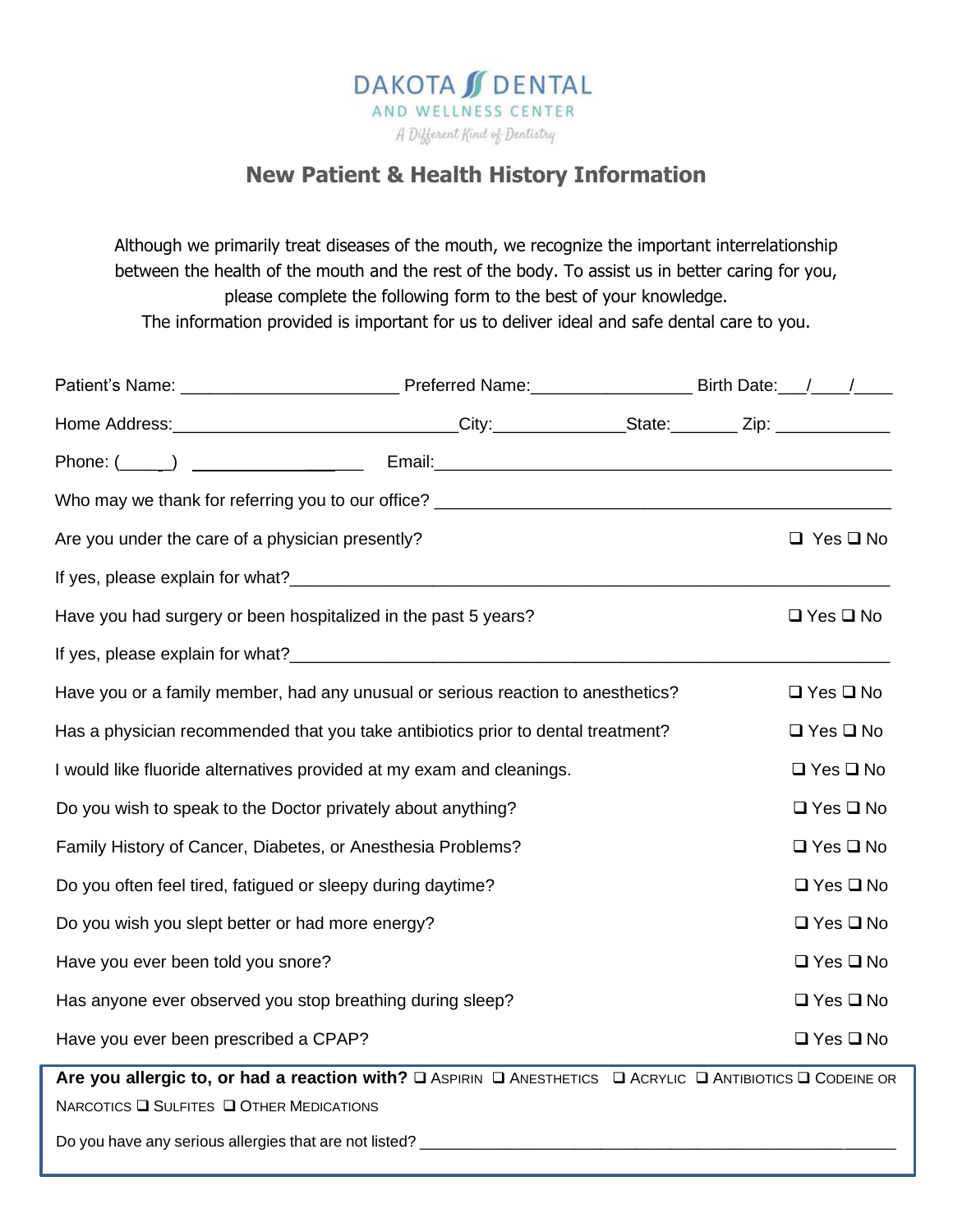# **DAKOTA Ø DENTAL** AND WELLNESS CENTER

A Different Kind of Dentistry

## **New Patient & Health History Information**

#### **Do you have, or have you had, any of the following:**

| Anemia                        | Yes<br>◻ | No<br>$\Box$ | Gallbladder Trouble           | Yes<br>◻ | No<br>$\Box$ | <b>Night Sweats</b>         | Yes<br>◻ | <b>No</b> |
|-------------------------------|----------|--------------|-------------------------------|----------|--------------|-----------------------------|----------|-----------|
| Anxiety                       | $\Box$   | $\Box$       | Gastric Reflux                | $\Box$   | $\Box$       | Nursing an Infant           | $\Box$   | $\Box$    |
| Angina / Chest Pain           | $\Box$   | $\Box$       | <b>Hay Fever</b>              | $\Box$   | $\Box$       | Osteoporosis/osteopenia     | $\Box$   | $\Box$    |
| <b>Artificial Heart Valve</b> | $\Box$   | $\Box$       | <b>Heart Attack/Failure</b>   | $\Box$   | $\Box$       | Osteonecrosis               | $\Box$   | $\Box$    |
| Asthma                        | $\Box$   | $\Box$       | <b>Hepatitis</b>              | $\Box$   | $\Box$       | Pregnancy, ANY Chance       | $\Box$   | $\Box$    |
| <b>Birth Control</b>          | $\Box$   | $\Box$       | Heart murmur                  | □        | $\Box$       | Pacemaker                   | $\Box$   | $\Box$    |
| <b>Blood Transfusions</b>     | $\Box$   | $\Box$       | Heart malformation            | ❏        | $\Box$       | Prosthetic Joint or Implant | $\Box$   | $\Box$    |
| Cancer                        | $\Box$   | $\Box$       | High Blood Pressure           | $\Box$   | $\Box$       | Retinopathy                 | $\Box$   | $\Box$    |
| Contact Lens                  | $\Box$   | $\Box$       | High Cholesterol              | □        | $\Box$       | <b>STDs</b>                 | $\Box$   | $\Box$    |
| Contagious Diseases           | $\Box$   | $\Box$       | Irregular Heartbeat           | <b>□</b> | $\Box$       | Sleep Apnea / Snoring       | $\Box$   | $\Box$    |
| Convulsions / Epilepsy        | $\Box$   | $\Box$       | Immunocompromised             | $\Box$   | $\Box$       | Smoking or Tobacco Use      | $\Box$   | $\Box$    |
| Chronic Fatigue               | $\Box$   | $\Box$       | Jaundice / Yellowing          | $\Box$   | $\Box$       | <b>Stroke</b>               | $\Box$   | $\Box$    |
| <b>Diabetes</b>               | $\Box$   | $\Box$       | Jaw Joint Pain / Clicking     | $\Box$   | $\Box$       | Substance Abuse             | $\Box$   | $\Box$    |
| <b>Dialysis</b>               | $\Box$   | $\Box$       | Kidney problems               | $\Box$   | $\Box$       | Swollen ankles / arthritis  | $\Box$   | $\Box$    |
| Emphysema / COPD              | $\Box$   | $\Box$       | Liver Disease                 | □        | $\Box$       | Transplants                 | $\Box$   | $\Box$    |
| Eye Disease                   | $\Box$   | $\Box$       | Low Blood Pressure            | □        | $\Box$       | Tuberculosis                | $\Box$   | $\Box$    |
| <b>Excessive Bleeding</b>     | $\Box$   | $\Box$       | Lung Disease                  | □        | $\Box$       | <b>Tumors or Growths</b>    | □        | $\Box$    |
| <b>Fainting Spells</b>        | $\Box$   | $\Box$       | <b>Mental Health Concerns</b> | $\Box$   | $\Box$       | Ulcers                      | $\Box$   | $\Box$    |

#### **Please list any medications you are currently taking: (Medication, Dosage, Frequency)**

 $\_$  , and the set of the set of the set of the set of the set of the set of the set of the set of the set of the set of the set of the set of the set of the set of the set of the set of the set of the set of the set of th

 $\_$  , and the set of the set of the set of the set of the set of the set of the set of the set of the set of the set of the set of the set of the set of the set of the set of the set of the set of the set of the set of th

### **What is the pharmacy you would like relevant prescription medications sent?**